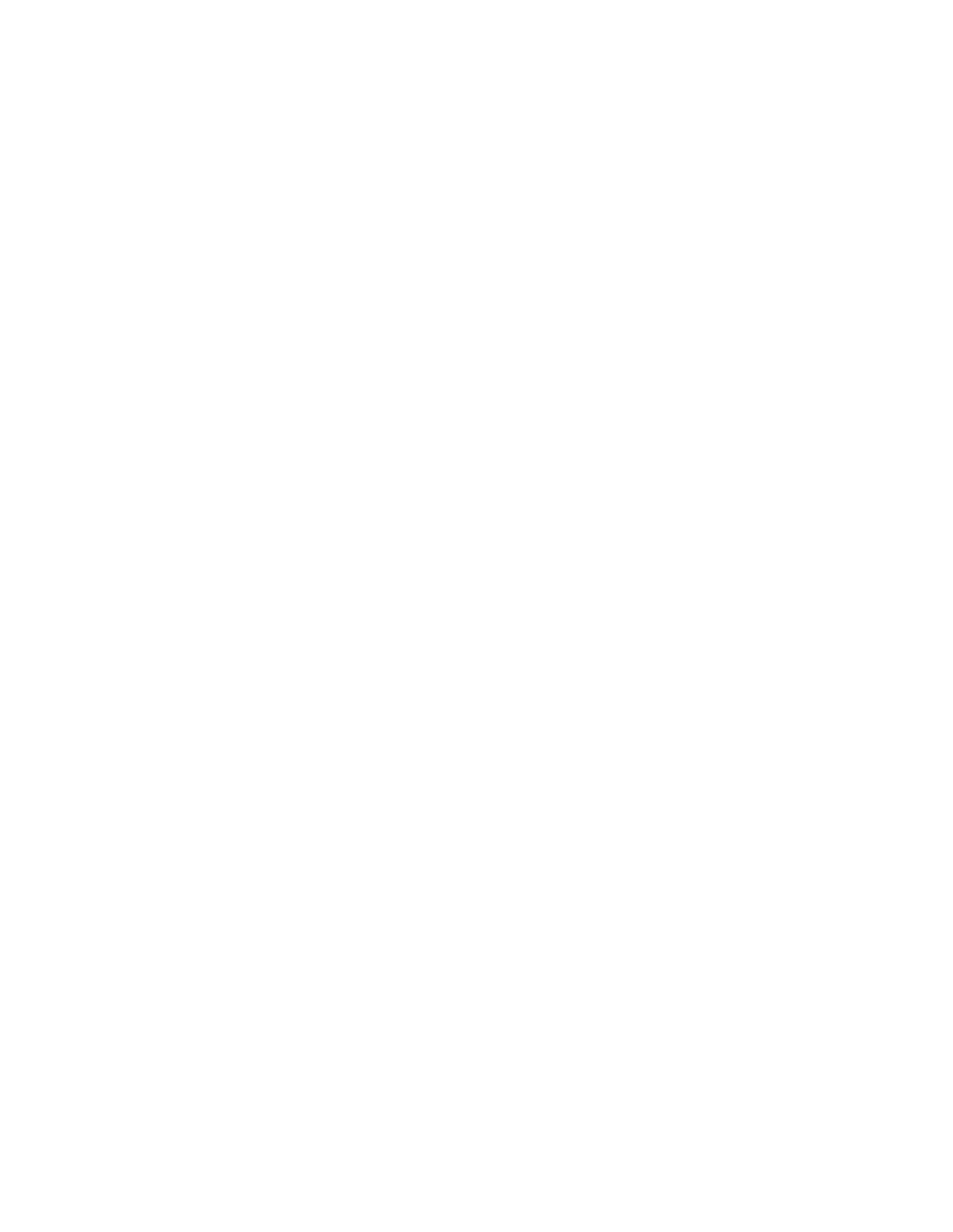

Ministry of Forests, Lands and BRITISH Forests, Lands and<br>COLUMBIA Natural Resource Operations

#### **MANUAL REVISION TRANSMITTAL**

| FOR FURTHER INFORMATION OR IF YOU HAVE A CHANGE OF<br>ADDRESS, PLEASE CONTACT: | <b>MANUAL TITLE</b>                                             |                   |  |
|--------------------------------------------------------------------------------|-----------------------------------------------------------------|-------------------|--|
|                                                                                | <b>Coast Appraisal Manual</b>                                   |                   |  |
| George Silvestrini                                                             |                                                                 |                   |  |
| Senior Timber Pricing Forester (Coast)                                         | <b>AMENDMENT</b>                                                | <b>ISSUE DATE</b> |  |
| <b>Timber Pricing Branch</b>                                                   | Amendment No. 6                                                 | October 15, 2013  |  |
| Ministry of Forests, Lands and Natural Resource Operations                     |                                                                 |                   |  |
| 1 <sup>st</sup> Floor, 1520 Blanshard Street                                   | <b>MANUAL CO-ORDINATOR</b>                                      |                   |  |
| Victoria, BC V8W 3K1                                                           | <b>Ashley Sasaki</b><br>Publication/Administrative Co-ordinator |                   |  |
|                                                                                |                                                                 |                   |  |
| Phone: 250 - 387-8377                                                          |                                                                 |                   |  |
| Email: George.Silvestrini@gov.bc.ca                                            | <b>AUTHORIZATION</b>                                            |                   |  |
| FAX: 250 - 387-5670                                                            | <b>Murray Stech</b>                                             |                   |  |
|                                                                                | Director, Timber Pricing Branch                                 |                   |  |
|                                                                                |                                                                 |                   |  |

Please make the following changes to your copy of the above Ministry manual.

| <b>ACTION</b><br>(Remove/Insert) | (VOL.) CHAPTER-SECTION-SUBJECT<br><b>TABLE OF CONTENTS</b> | PAGE(S)  | <b>COMMENTS</b>             |  |
|----------------------------------|------------------------------------------------------------|----------|-----------------------------|--|
| Remove                           | <b>Table of Contents</b>                                   | i-ii     | After Table of Contents Tab |  |
| Insert                           |                                                            |          |                             |  |
| Remove                           | Chapter 1                                                  | $1 - 2$  | After Chapter 1 Tab         |  |
| Insert                           |                                                            |          |                             |  |
| Remove                           | Chapter 2                                                  | $5-6$    |                             |  |
| Insert                           |                                                            |          | After Chapter 2 Tab         |  |
| Remove                           | Chapter 3                                                  | $5 - 10$ | After Chapter 3 Tab         |  |
| Insert                           |                                                            |          |                             |  |
| Remove                           |                                                            | $9 - 10$ | After Chapter 7 Tab         |  |
| Insert                           | Chapter 7                                                  |          |                             |  |
| <b>INSERT</b>                    | Letter from Minister and Transmittal Sheet                 |          | After Amendments Tab        |  |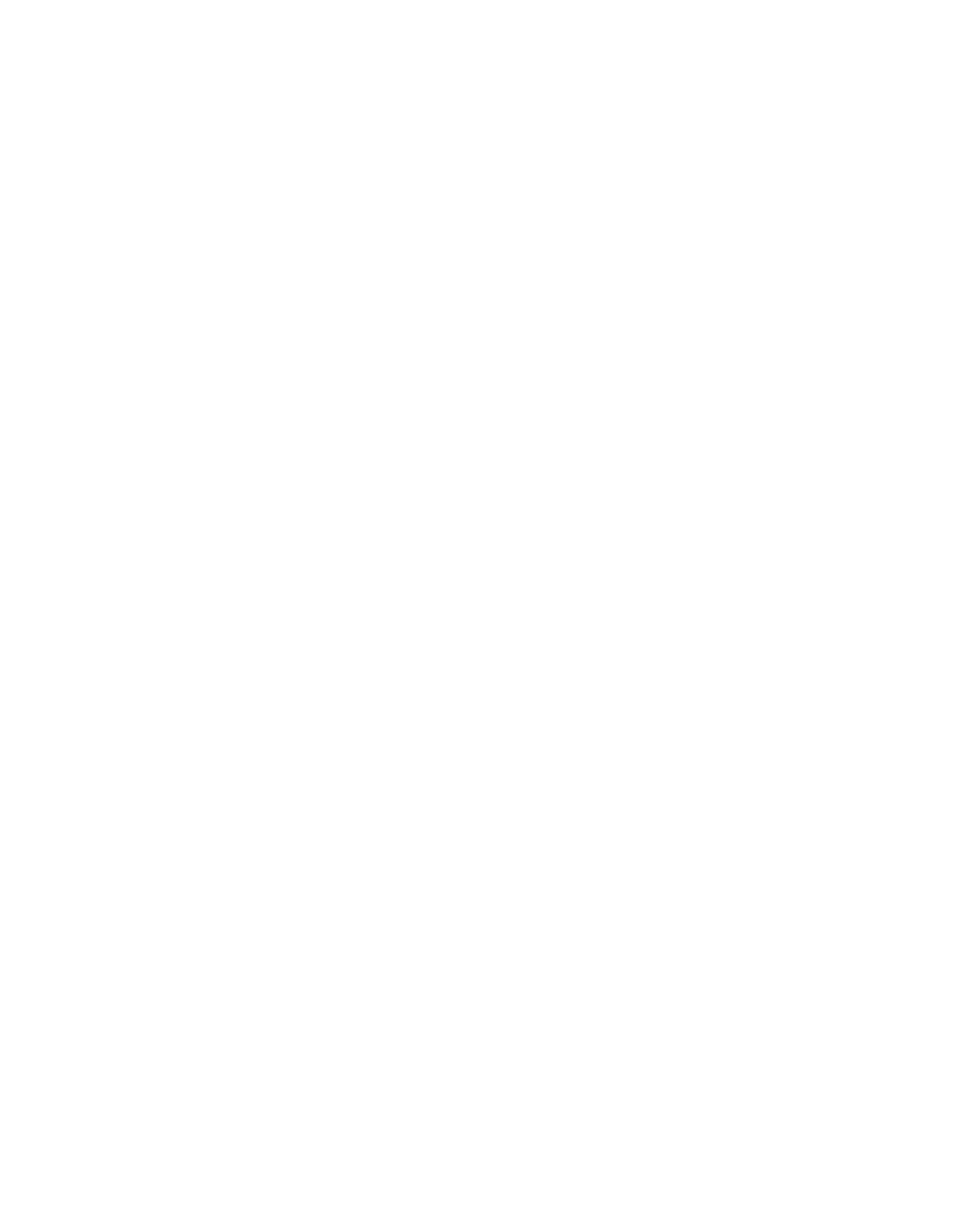# **Table of Contents**

# **1 Definitions and Interpretations**

# **2 Scope and Requirements**

# **3 Appraisals, Reappraisals and Quarterly Adjustments**

|                                                                     | $3 - 2$ |
|---------------------------------------------------------------------|---------|
|                                                                     |         |
|                                                                     |         |
|                                                                     |         |
|                                                                     |         |
| 3.3.1.2 Effective Date of Changed Circumstance Reappraisal 3-7      |         |
|                                                                     |         |
|                                                                     |         |
|                                                                     |         |
| 3.3.5 Annual Reappraisal of a Cutting Authority in a Controlled     |         |
|                                                                     | $3 - 8$ |
| 3.3.6 Annual Reappraisal of a Cutting Authority with Stumpage Rates |         |
|                                                                     |         |
|                                                                     |         |
|                                                                     |         |
|                                                                     |         |
|                                                                     |         |
|                                                                     |         |
|                                                                     |         |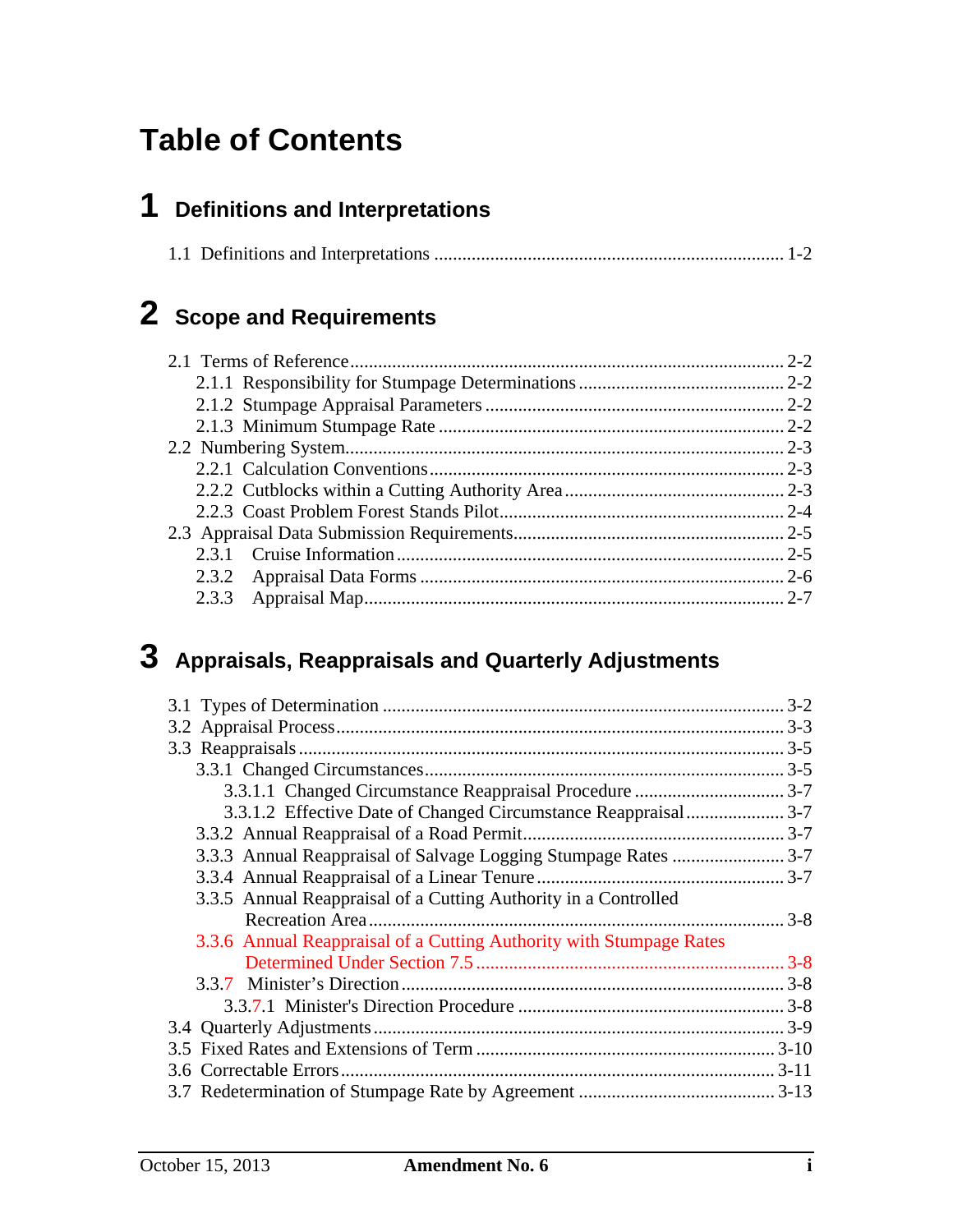# 4 Estimated Winning Bid

| 4.2.2.3 Source of Log Grade Percentages for Each Cutting Authority |  |
|--------------------------------------------------------------------|--|
|                                                                    |  |
|                                                                    |  |
|                                                                    |  |
|                                                                    |  |
|                                                                    |  |
|                                                                    |  |
|                                                                    |  |
|                                                                    |  |
|                                                                    |  |
|                                                                    |  |
|                                                                    |  |
|                                                                    |  |
|                                                                    |  |
|                                                                    |  |
|                                                                    |  |
|                                                                    |  |
|                                                                    |  |
| 4.4.6                                                              |  |
|                                                                    |  |
|                                                                    |  |

# 5 Tenure Obligation Adjustments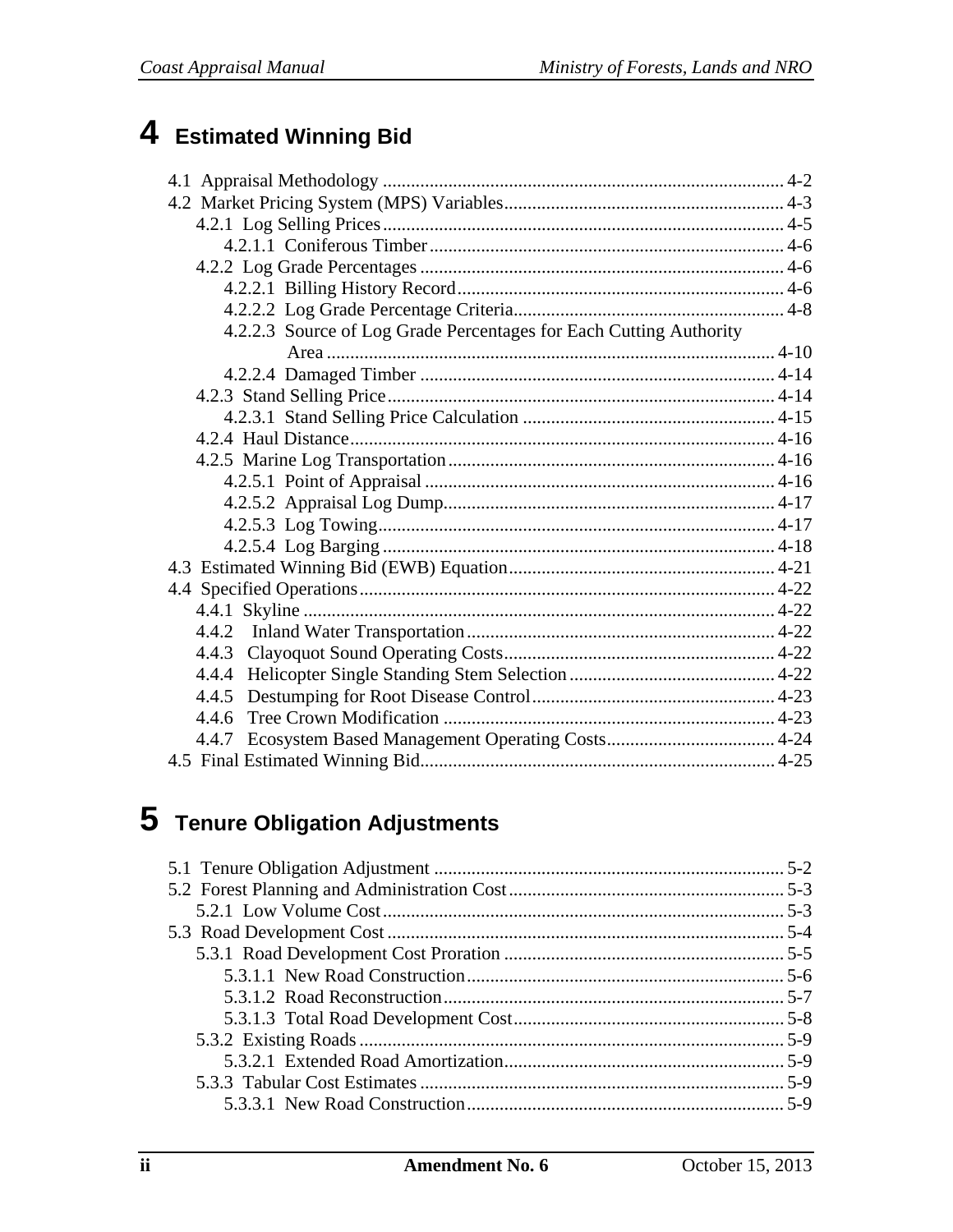# **Definitions and Interpretations** 1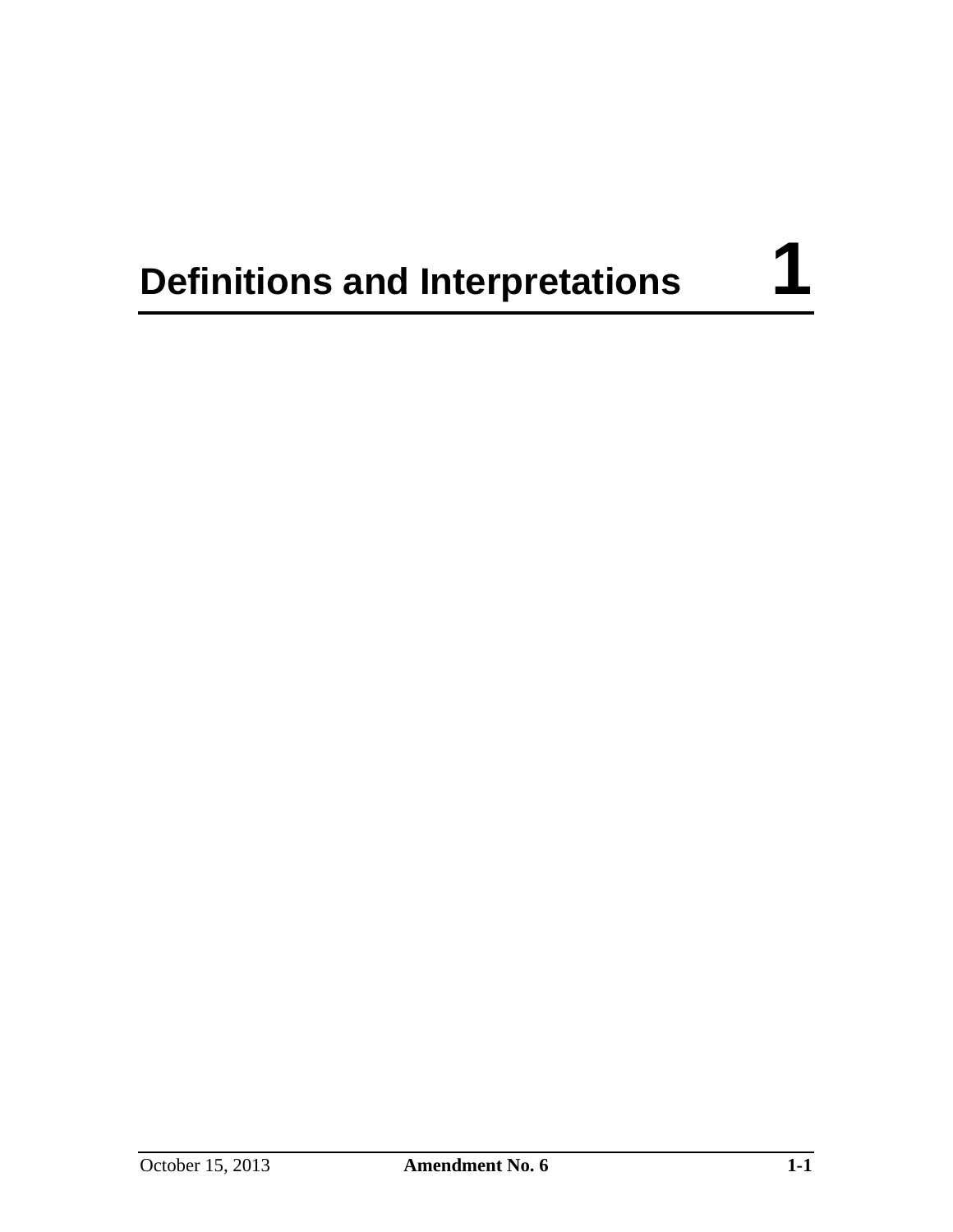## **1.1 Definitions and Interpretations**

In this manual:

**"Act"** means *Forest Act*;

**"Anniversary date"** means the annual recurrence of the month and day when the term of the cutting authority began;

**"Appraisal Data Submission (ADS)"** means the information required by the person who determines the stumpage rate to determine the stumpage rate including a forest professional's signed submission in the form required by the director and any other information required by the regional manager or district manager;

**"Billing history record"** means a record of log scale data derived from a record kept by the Timber Pricing Branch of log scale data reported on stumpage invoices issued by the Timber Pricing Branch for timber scaled under section 94 of the *Act*; and for greater certainty does not include billing data from cruise based cutting authorities; but for any cutting authority with an effective date prior to October 1, 2012, the billing history record to be used in a minister-directed reappraisal under section 3.3.7 shall include billing data from cruise based cutting authorities;

**"BCTS"** means BC Timber Sales;

**"BCTS licence"** means a timber sale licence entered into under section 20 of the *Act* or section 21 as it was before it was repealed;

**"Bonus Bid"** means a bonus bid described in section 103(1)(d) of the *Act*;

**"Bonus Offer"** means a bonus offer described in section 103(2) of the *Act*;

**"Coastal cruise based billing pilot"** means the cruising and billing method used for qualifying cutting authorities and is described in the Timber Pricing Branch document entitled "Coastal Cruise Based Billing Pilot". All data elements for the appraisal data submission will be taken from the Call Grade Net Factor (CGNF) cruise compilation. Where suitable data is not available from the CGNF (such as the volume per 10m log and volume per hectare) it will be obtained from the loss factor cruise compilation,

**"Coniferous cruise volume"** means that part of the total net cruise volume which is coniferous timber;

**"Controlled Recreation Area"** means controlled recreation area as defined in the *Resort Timber Administration Act*;

**"Cruise based billing"** means a cutting authority where under section 106 of the *Act* the stumpage payable is calculated using information provided by a cruise of the timber conducted before the timber is cut;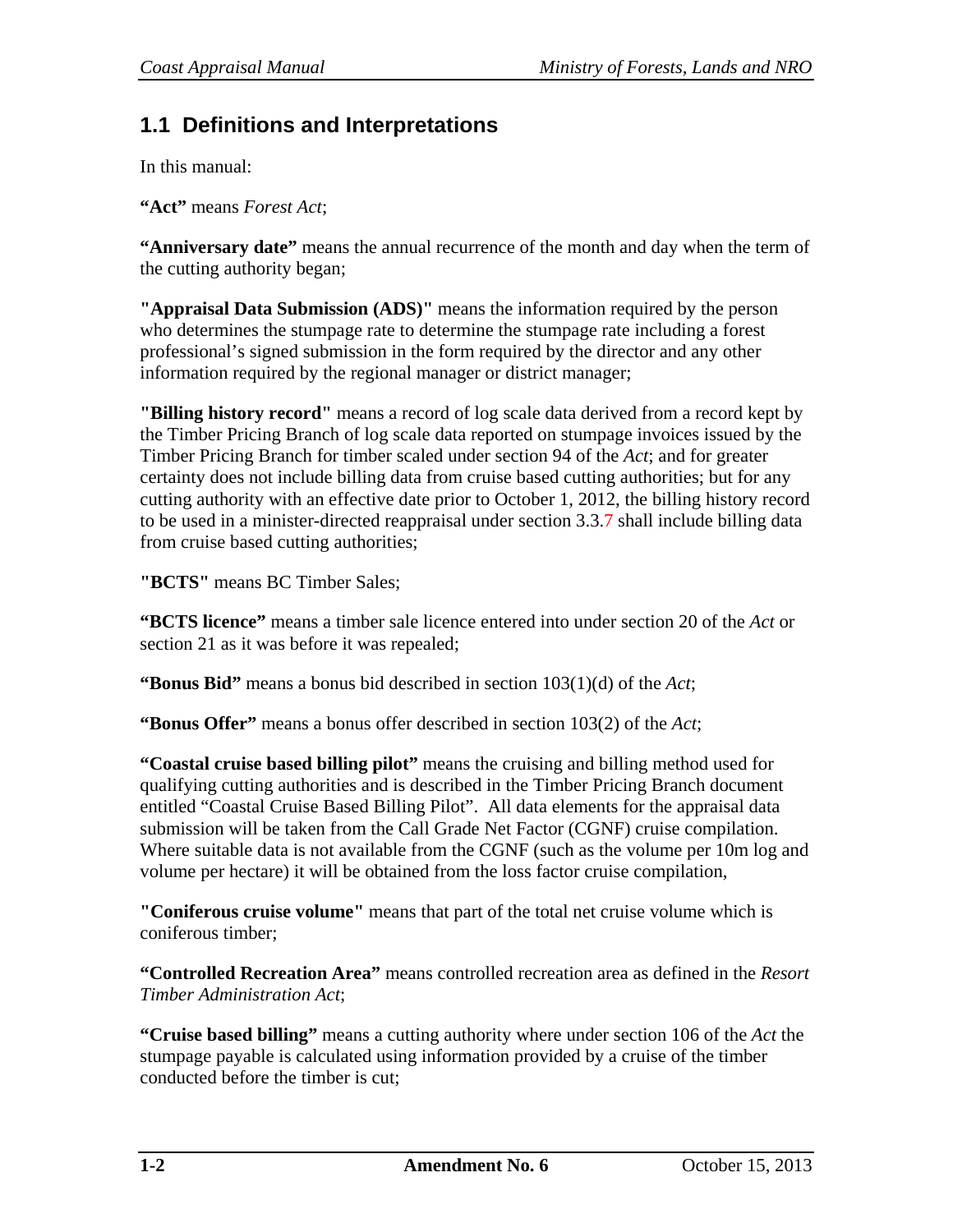## **2.3 Appraisal Data Submission Requirements**

#### **2.3.1 Cruise Information**

- 1. Unless otherwise specified by the director, cruise data must be gathered and compiled in accordance with the following Ministry publications and the coast timber merchantability specifications in Table 2-1:
	- a*. Cruising Manual*, at the following website: http://www.for.gov.bc.ca/hva/manuals/cruising.htm,
	- b. Cruise Compilation Manual at the following website: http://www.for.gov.bc.ca/hva/manuals/cruisecompilation.htm

#### **Table 2-1 Coast Timber Merchantability Specifications**

| <b>Description</b>                                                                                                     |                   |                   |  |
|------------------------------------------------------------------------------------------------------------------------|-------------------|-------------------|--|
| The following coast timber merchantability specifications must be used in all appraisals.                              |                   |                   |  |
|                                                                                                                        |                   |                   |  |
|                                                                                                                        | Mature            | Immature          |  |
| 1. Maximum stump height (measured from the top of the stump down<br>to the highest ground level adjacent to the stump) | $30.0 \text{ cm}$ | $30.0 \text{ cm}$ |  |
|                                                                                                                        |                   |                   |  |
| 2. Minimum slab thickness for cedar only                                                                               | $15.0 \text{ cm}$ | 10.0 $cm$         |  |
| 3. Minimum top diameter (inside of the bark)                                                                           | $15.0 \text{ cm}$ | $10.0 \text{ cm}$ |  |
| 4. Minimum length of a log or slab                                                                                     | 3.0 <sub>m</sub>  | 3.0 <sub>m</sub>  |  |
|                                                                                                                        |                   |                   |  |

- 2. When cruise information is submitted to the district manager or the regional manager in order to determine a stumpage rate or an upset stumpage rate, that information must include:
	- a. The cruise compilation reports, and
	- b. The ASCII data files (i.e. .dat and .red or .pr).
	- c. The CSV (if applicable, also the percent reduction CSV file) for appraisals submitted on or after November 1, 2013, when the cruise was compiled using the 2013.00 version of the approved cruise compilation program.
- 3. When requested by the district manager, a copy of the original field data and traverse notes must be provided by the licensee.
- 4. a. The cutting authority area will be appraised using the total net cruise volume of timber authorized for harvest in that area.
	- b. The total area of merchantable timber in the cutting authority area is obtained from the appraisal summary of the cruise compilation report.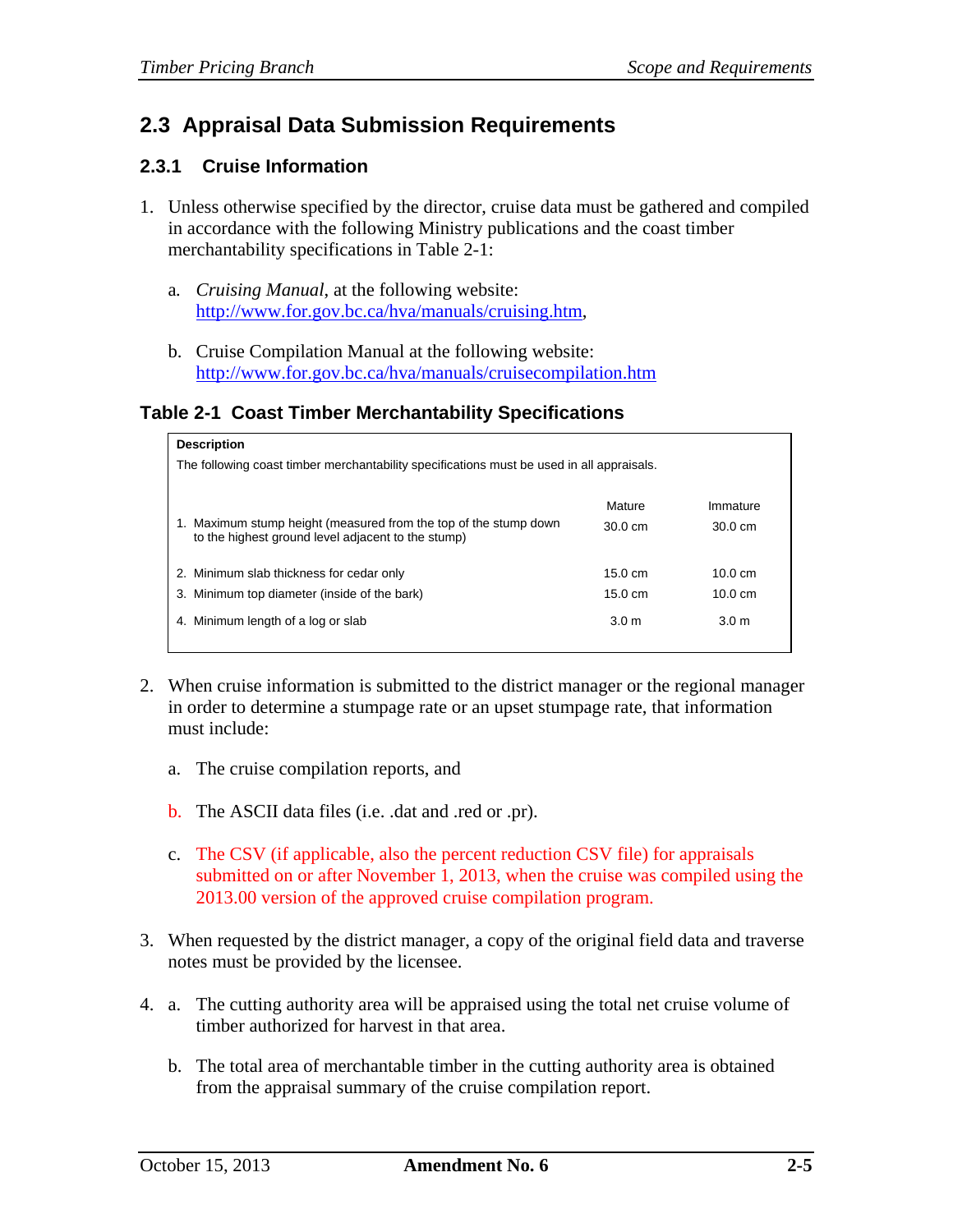- 5. If the licensee or BCTS modifies its application for a cutting authority the applicant must recompile the cruise data when any of the compiled plots used in the cruise lie outside the boundaries of the proposed cutting authority area.
- 6. a. Where a boundary of a cutting authority area has been changed after the appraisal or reappraisal of the cutting authority area, every reappraisal of the cutting authority area must use the total net cruise volume of the cutting authority area as it is after the boundary has changed.
	- b. If, after a cruise compilation or recompilation was used for an appraisal or reappraisal, the total of all additions or deletions of areas containing merchantable timber made to the cutting authority area exceeds fifteen hectares or fifteen percent of the area containing merchantable timber, whichever is less, the entire cruise must be recompiled.

#### **2.3.2 Appraisal Data Forms**

- 1. Unless otherwise specified in paragraph (b) or (c) of this section, the form of appraisal data submission required by the director for:
	- a. The market pricing system is the Electronic Commerce Appraisal System (ECAS) which can be found at:

http://www.for.gov.bc.ca/hva/ECAS/index.htm

b. Miscellaneous timber pricing policies is the miscellaneous appraisal data submission (Misc ADS) which can be found at:

http://www.for.gov.bc.ca/rco/revenue

c. Community forest agreements and woodlot licences is the Tabular Rate Form for Community Forest and Woodlot (Tab Rate Form), which can be found at:

http://www.for.gov.bc.ca/rco/revenue/

A submission under subsection c) is not required to be made by a forest professional.

#### **2.3.3 Appraisal Map**

The appraisal map must be completed in accordance with the requirements of Appendix V of this manual, and must be submitted with the appraisal data submission in ECAS.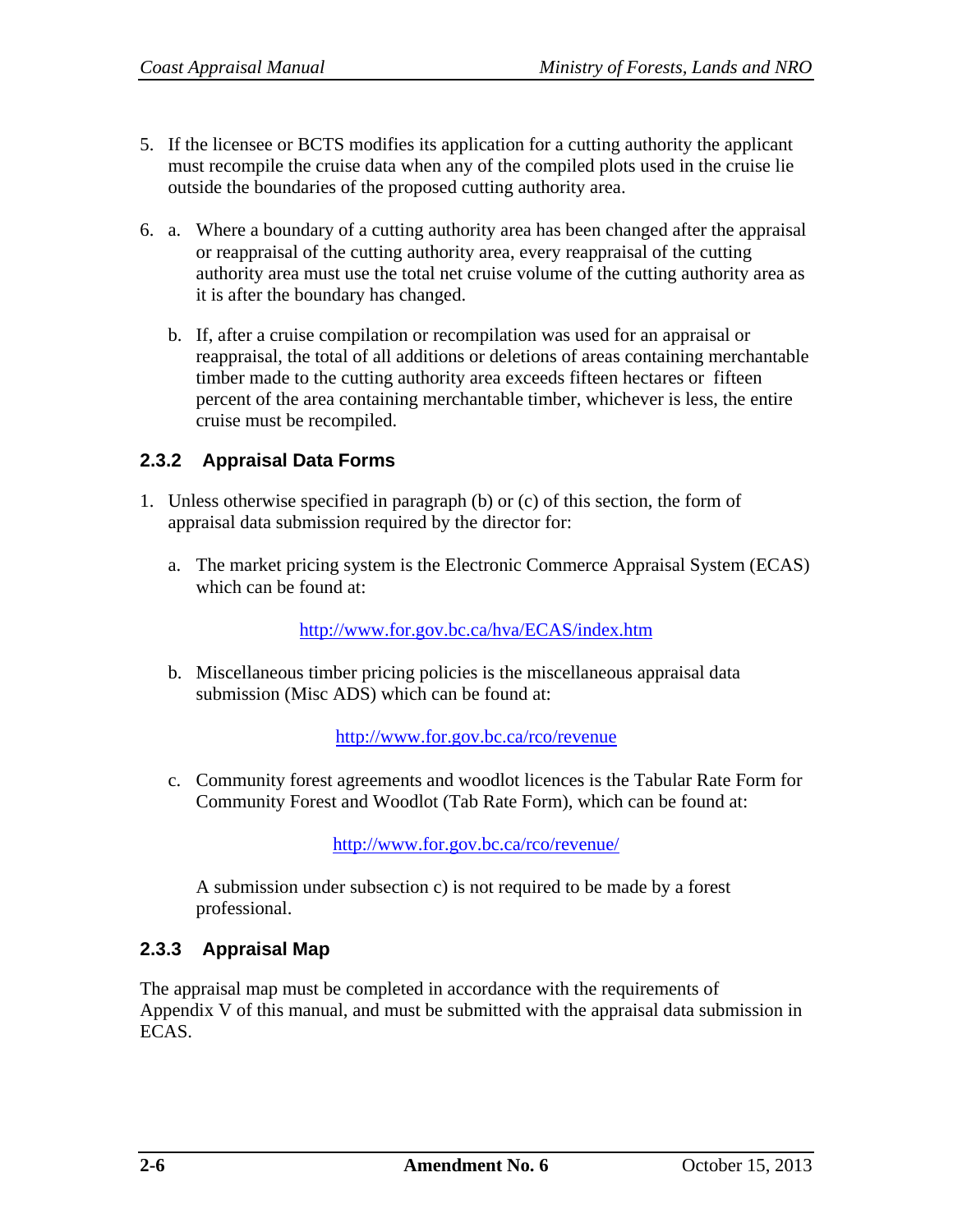## **3.3 Reappraisals**

- 1. Where these policies and procedures require a reappraisal to be performed, the stumpage rate must be redetermined in accordance with the relevant policies and procedures that are or were in effect as the case may be on the effective date of the reappraisal.
- 2. Except as provided in subsection (3) of this section or sections  $3.3.1(1)(d)$ , 3.3.1(2)(d), 3.3.2, 3.3.3, 3.3.4 or 3.3.5 or otherwise directed by the Minister under section 3.3.7, a reappraisal is a complete reassessment of the cutting authority area at the time of the reappraisal by the person who determines the stumpage rate taking into account:
	- a. a revised appraisal data submission submitted by the licensee in accordance with this manual, and
	- b. information available to the person who determines the stumpage rate.
- 3. Road development costs originally estimated using ministry approved competitive bids may not be re-estimated in a reappraisal.

#### **3.3.1 Changed Circumstances**

- 1. A changed circumstance on or in relation to a cutting authority area means a circumstance where:
	- a. (i) the licensee or a contractor working on the licensee's behalf has harvested or will harvest at least fifteen percent of the volume of timber on the cutting authority area using a harvest method that is different from the harvest method used in the most recent appraisal or reappraisal of the cutting authority area, and
		- (ii) the different harvest method when taken into account in a changed circumstance reappraisal will produce the highest stumpage rate within the meaning of section 4.1.
	- b. there will be a difference of at least fifteen percent between the total road development unit cost in the changed circumstance reappraisal and the total road development unit cost that was used in the most recent appraisal or reappraisal where this difference results from circumstances other than a change in the manual or a change as a result of a stumpage adjustment.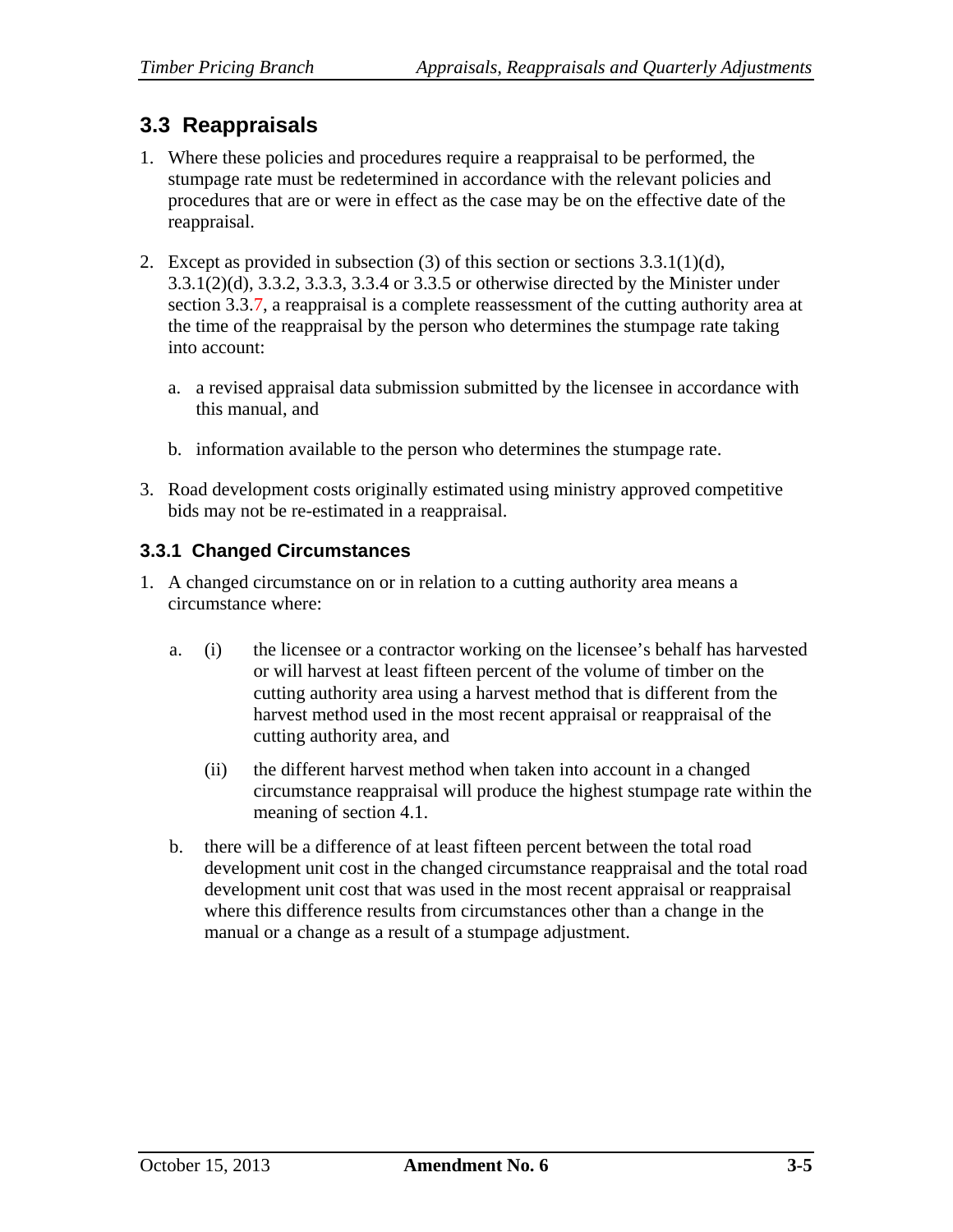- c. the cutting authority is scale based and land containing merchantable timber has been either added to or deleted<sup>1</sup> from the cutting authority area since the most recent cruise compilation or recompilation that was used in that most recent appraisal or reappraisal that exceeds either:
	- (i) fifteen hectares or
	- (ii) fifteen percent of the area of the cutting authority area as it was prior to the addition or deletion of the land, or
- d. at least fifteen percent of the total net cruise volume that was used in the most recent appraisal or reappraisal of the cutting authority area has been suddenly and severely damaged, unless the timber was damaged by a fire for which the licensee was responsible and the licensee failed to comply with the *Wildfire Act and Regulations*.
- e. the cutting authority is cruise based billing and there has been a change<sup>1</sup> in the harvest area when compared to the most recent appraisal map submitted that exceeds three hectares.

The area used for cruise based billing shall only be changed to reflect the new area when:

- (i) the harvest area has decreased and the cutting authority has been amended,
- (ii) the harvest area has increased, or
- (iii) the change in harvest area described in this subsection triggers a changed circumstance under this section.
- 2. The licensee must notify the district manager immediately of a changed circumstance.
- 3. Where the district manager believes that a changed circumstance has occurred, the district manager will notify the licensee of that belief.
- 4. A cutting authority area other than a cutting authority area that is the subject of a road permit or a cutting authority with fixed rates must be reappraised when a changed circumstance has occurred.
- 5. Where a cutting authority area is reappraised because of a changed circumstance, any bonus bid or bonus offer in existence prior to the reappraisal does not change and remains in effect.

 $\overline{a}$ 

<sup>&</sup>lt;sup>1</sup> Measured as the absolute change, e.g. an addition of 15 hectares and the subtraction of 15 different hectares is a 30-hectare change for the purposes of this section.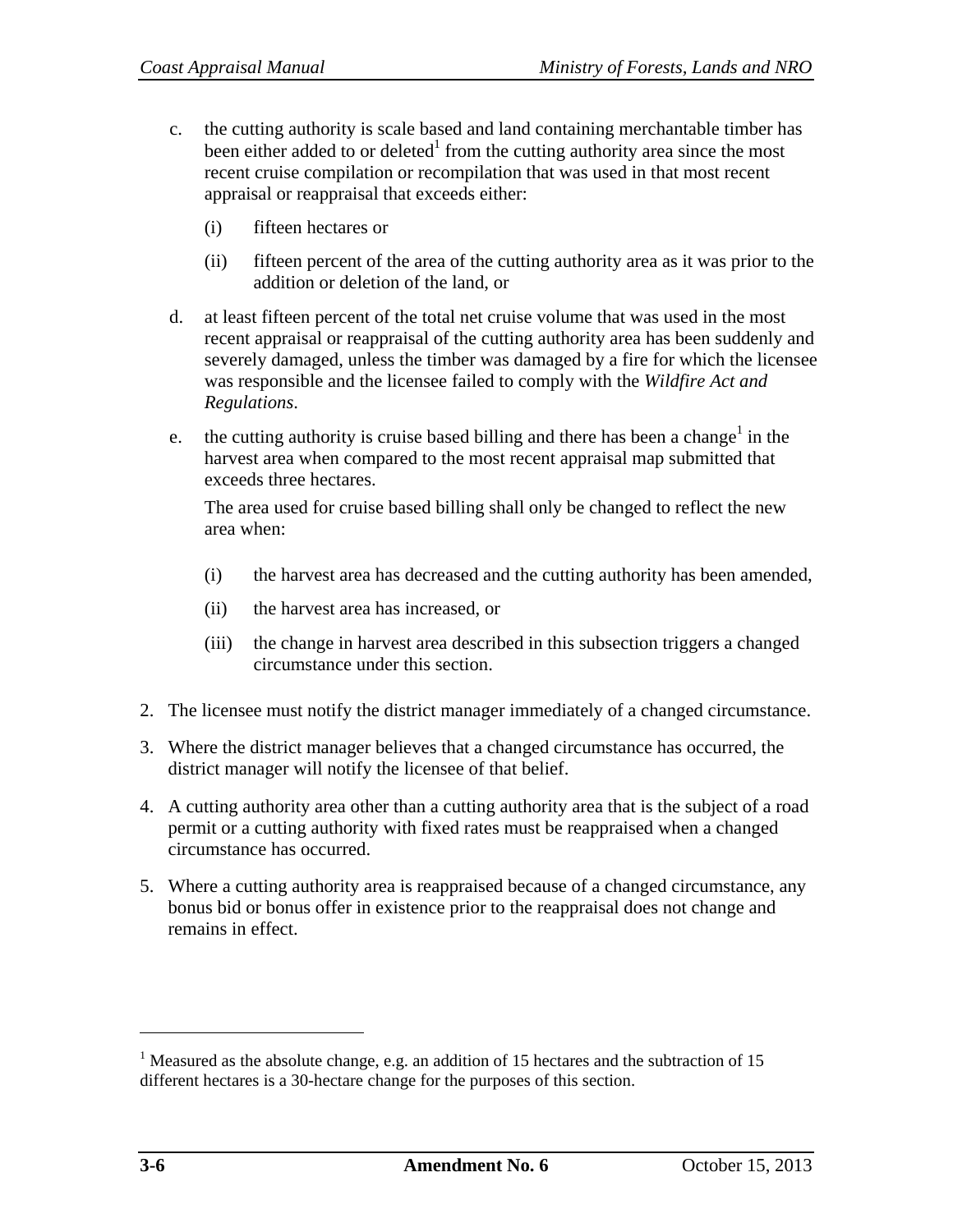#### 3.3.1.1 Changed Circumstance Reappraisal Procedure

- 1. Where the cutting authority area must be reappraised because of a changed circumstance, the licensee shall submit to the district manager an appraisal data submission.
- 2. Thereafter, the reappraisal procedure shall be the procedure required by section 3.2(2) through 3.2(11).

#### 3.3.1.2 Effective Date of Changed Circumstance Reappraisal

- 1. Except as provided in subsections (2) and (3) of this section, a reappraisal because of a changed circumstance under section 3.3.1(1) is effective on the day after the effective date of the most recent appraisal or reappraisal of the cutting authority area prior to the changed circumstance reappraisal.
- 2. Where the changed circumstance is a result of sudden and severe damage referred to in subsection  $3.3.1(1)(d)$ , the effective date of the reappraisal is the first day of the month following the date when the event that caused the sudden and severe damage stopped on the cutting authority area.
- 3. A section 3.3.7 minister directed reappraisal after January 15, 2009, will not be considered an appraisal or reappraisal for the purpose of determining the effective date of the changed circumstance reappraisal.

#### **3.3.2 Annual Reappraisal of a Road Permit**

- 1. Subject to section 7.3, a cutting authority area that is the subject of a road permit must be reappraised effective February 1 of every year.
- 2. The stumpage rate determined under subsection (1) of this section will be a fixed stumpage rate until the cutting authority area is reappraised.

#### **3.3.3 Annual Reappraisal of Salvage Logging Stumpage Rates**

- 1. Except where a cutting authority requires the payment of a bonus bid or a bonus offer, where the stumpage rate for a cutting authority has been determined under section 7.4, the cutting authority area authorized for harvest under that cutting authority must be reappraised effective March 1st of every year.
- 2. A stumpage rate determined under subsection 1 of this section will be a fixed stumpage rate between the time that the cutting authority area is reappraised and the time that it is subsequently reappraised.

#### **3.3.4 Annual Reappraisal of a Linear Tenure**

1. Subject to section 7.7, a cutting authority area that is the subject of a linear tenure must be reappraised effective March 1 of every year.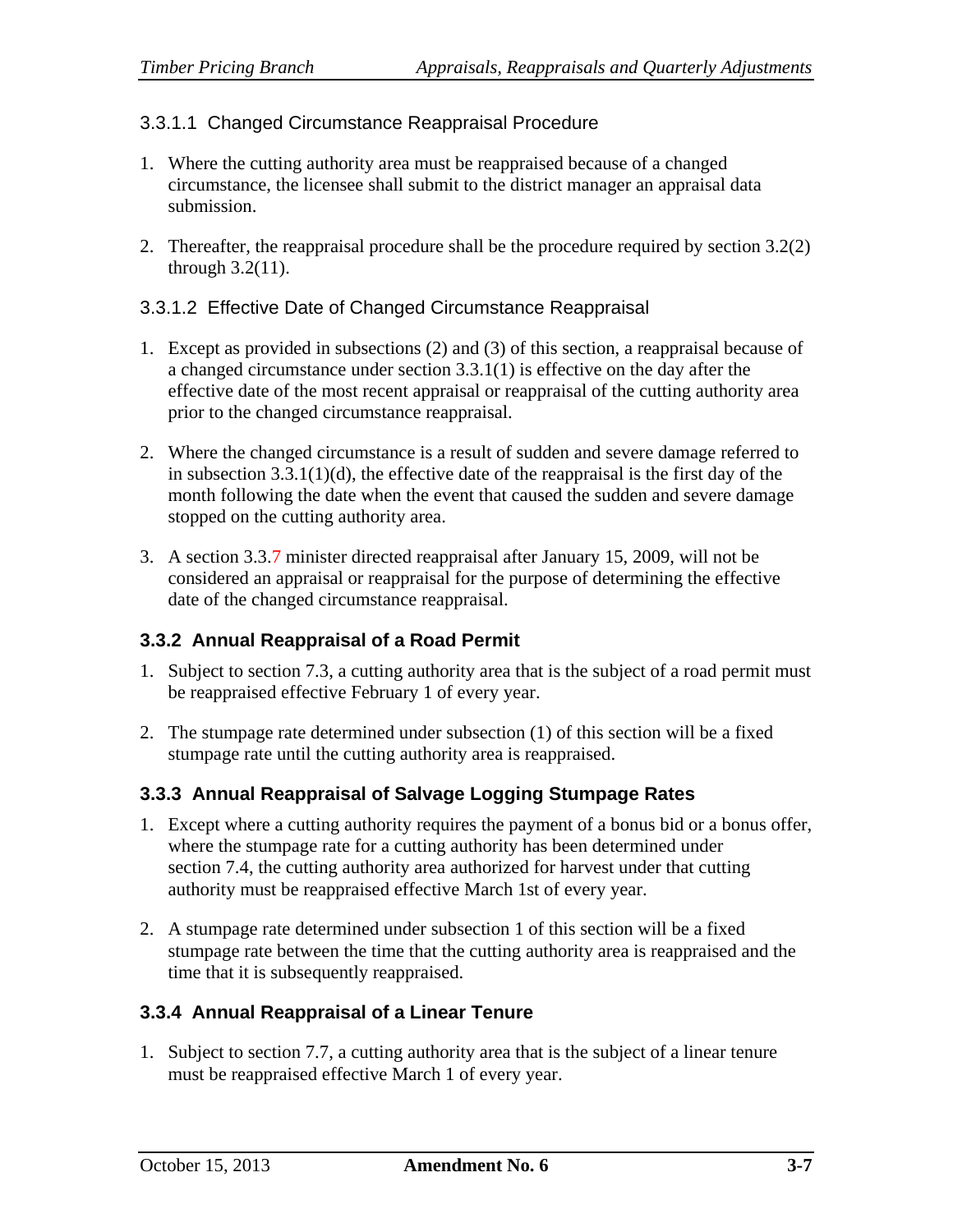2. A stumpage rate determined under subsection (1) of this section will be a fixed stumpage rate until the cutting authority area is reappraised.

#### **3.3.5 Annual Reappraisal of a Cutting Authority in a Controlled Recreation Area**

- 1. Subject to section 7.8, a cutting authority area within a controlled recreation area must be reappraised annually on the anniversary date of the cutting authority.
- 2. A stumpage rate determined under subsection (1) of this section will be a fixed stumpage rate until the cutting authority area is reappraised.

#### **3.3.6 Annual Reappraisal of a Cutting Authority with Stumpage Rates Determined Under Section 7.5**

- 1. A cutting authority area with stumpage rates determined under section 7.5 must be reappraised effective March 1 of every year.
- 2. A stumpage rate determined under subsection (1) of this section will be a fixed stumpage rate until the cutting authority area is reappraised.

#### **3.3.7 Minister's Direction**

- 1. The Minister may direct:
	- a. a determination, redetermination or variance of a stumpage rate at any time, and that
	- b. the determined, redetermined or varied stumpage rate will be effective on any future date.

#### 3.3.7.1 Minister's Direction Procedure

- 1. If requested by the person responsible for stumpage determinations, the licensee shall submit to the district manager an appraisal data submission within forty-five days of the request.
- 2. Thereafter, the procedure for determining, redetermining or varying a stumpage rate under section 3.3.7 shall be the same procedure as that required by subsections 3.2 (3) through 3.2 (12) except as may otherwise be directed by the minister.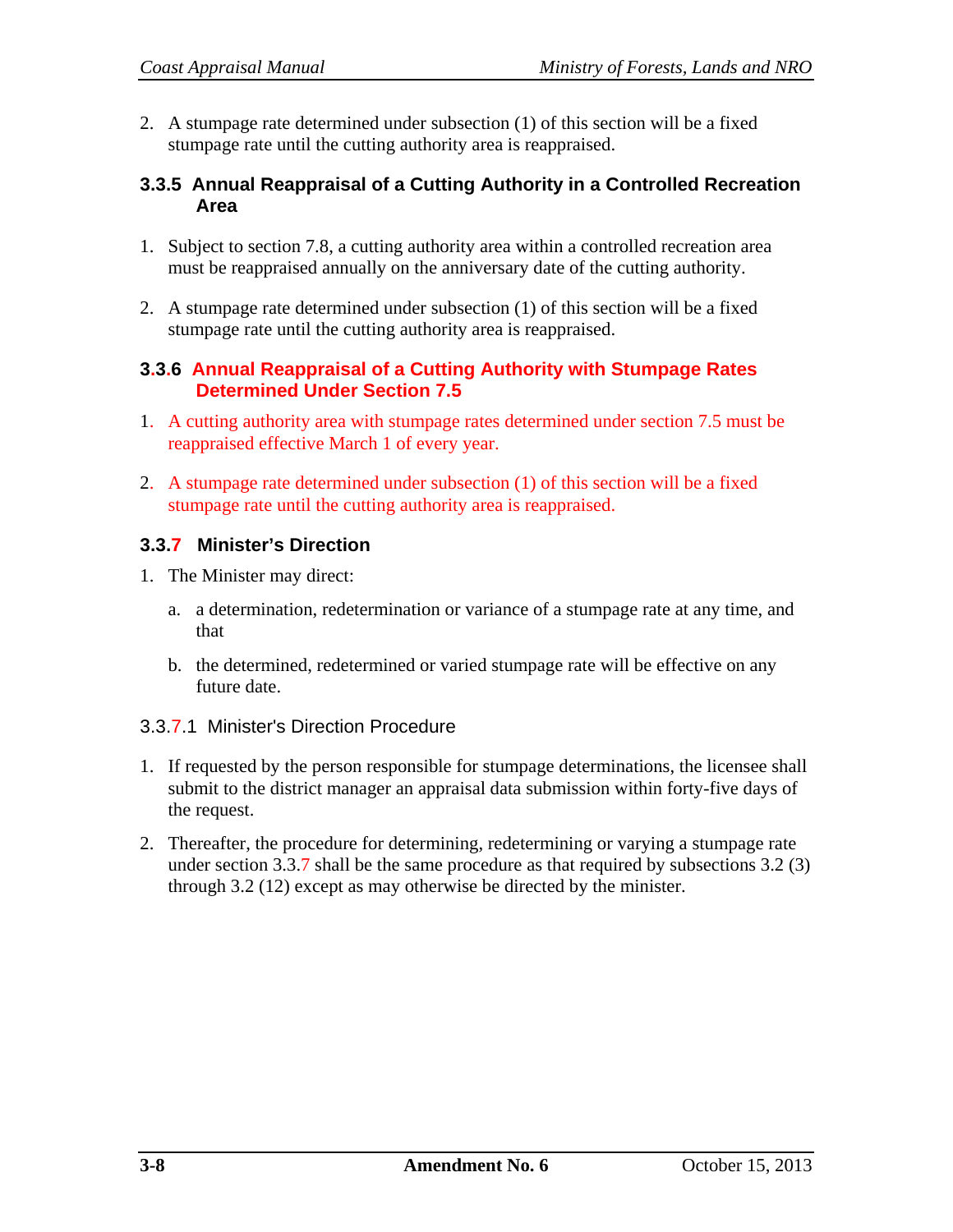## **3.4 Quarterly Adjustments**

- 1. Unless a cutting authority, previous manual, or a provision of this manual specifies that the stumpage rates of a cutting authority are fixed, the stumpage rate of a cutting authority is adjusted quarterly on January 1, April 1, July 1, and October 1, of each year.
- 2. a. At the time of the quarterly adjustment referred to in subsection (1) of this section, the stumpage rate will be recalculated in accordance with the equations applicable for the appraisal effective date and the appraisal data submission which was used in the most recent appraisal or reappraisal. The log selling prices and CPI effective for the month of the adjustment will be used in the calculation of the adjustment. All other data, including the estimated number of bidders, will remain unchanged.
	- b. The procedure referred to in this subsection is conducted each quarter until the cutting authority area is reappraised or the cutting authority expires.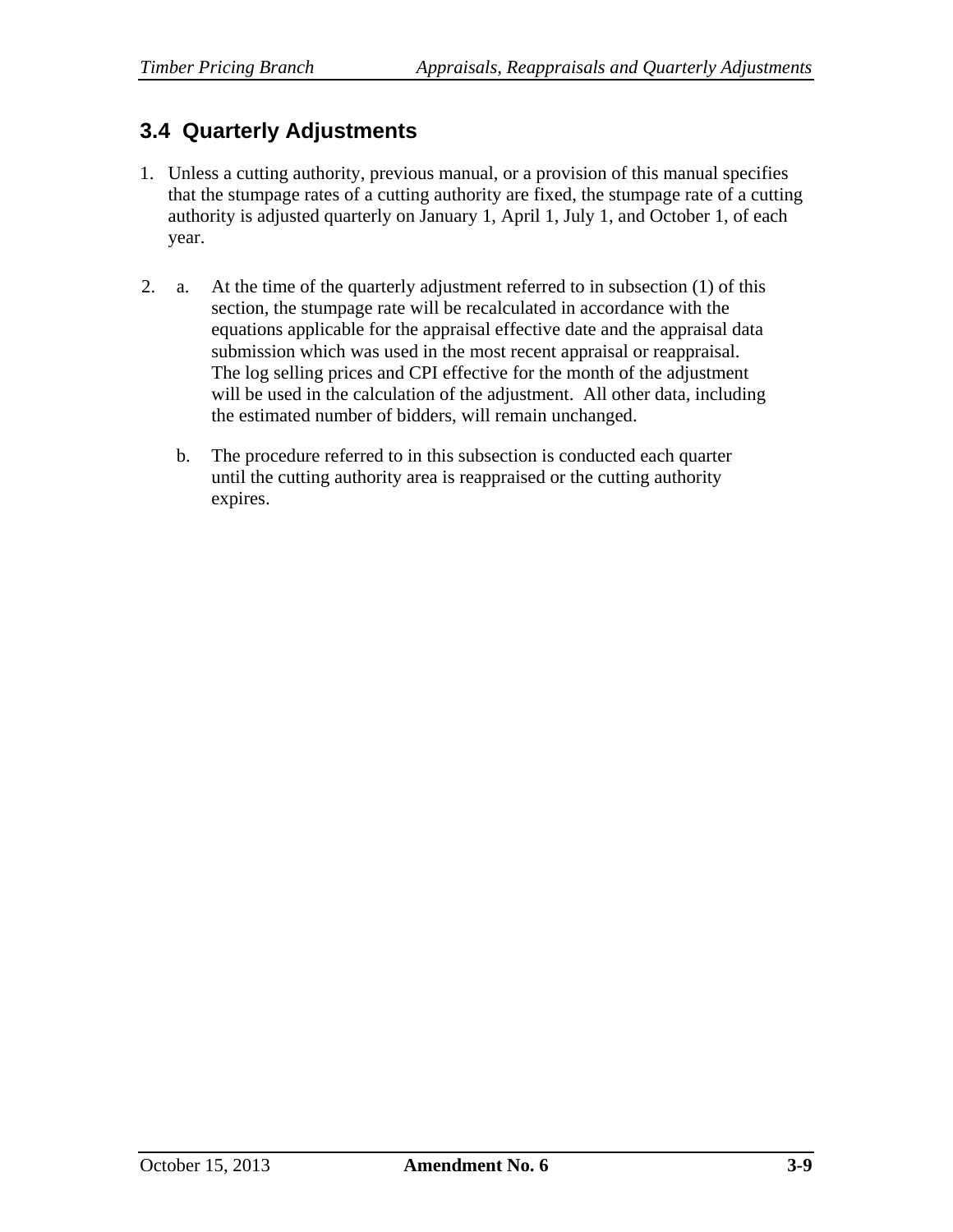## **3.5 Fixed Rates and Extensions of Term**

#### **Timber Sale Licences**

- 1. A fixed stumpage rate for a timber sale licence means that the upset stumpage rate and bonus bid will not change during the term of the timber sale licence and all extensions, except where:
	- a. a reappraisal is done under section  $3.3.1(1)(d)$  due to sudden and severe damage, or
	- b. a reappraisal is done under section 3.3.7 due to the Minister's direction.
- 2. Every timber sale licence entered into under section 20 of the *Act* that was advertised on or after November 1, 2003 must have a fixed stumpage rate.
- 3. Notwithstanding anything to the contrary in this manual, a fixed stumpage rate for a timber sale licence may not be corrected where there has been an error in the appraisal.

#### **Average Stumpage Rates by District and Species**

4. Where the stumpage rate for a cutting authority has been determined under section 7.1, 7.5 or section 7.6 and the term of the cutting authority is extended, the stumpage rate shall not change during the term of the cutting authority and all extensions.

#### **Miscellaneous Stumpage Rates**

5. Except where miscellaneous stumpage rates are otherwise specified in a cutting authority the miscellaneous stumpage rates applicable to timber under section 7.7 are the rates that are in effect on the date that the timber is scaled.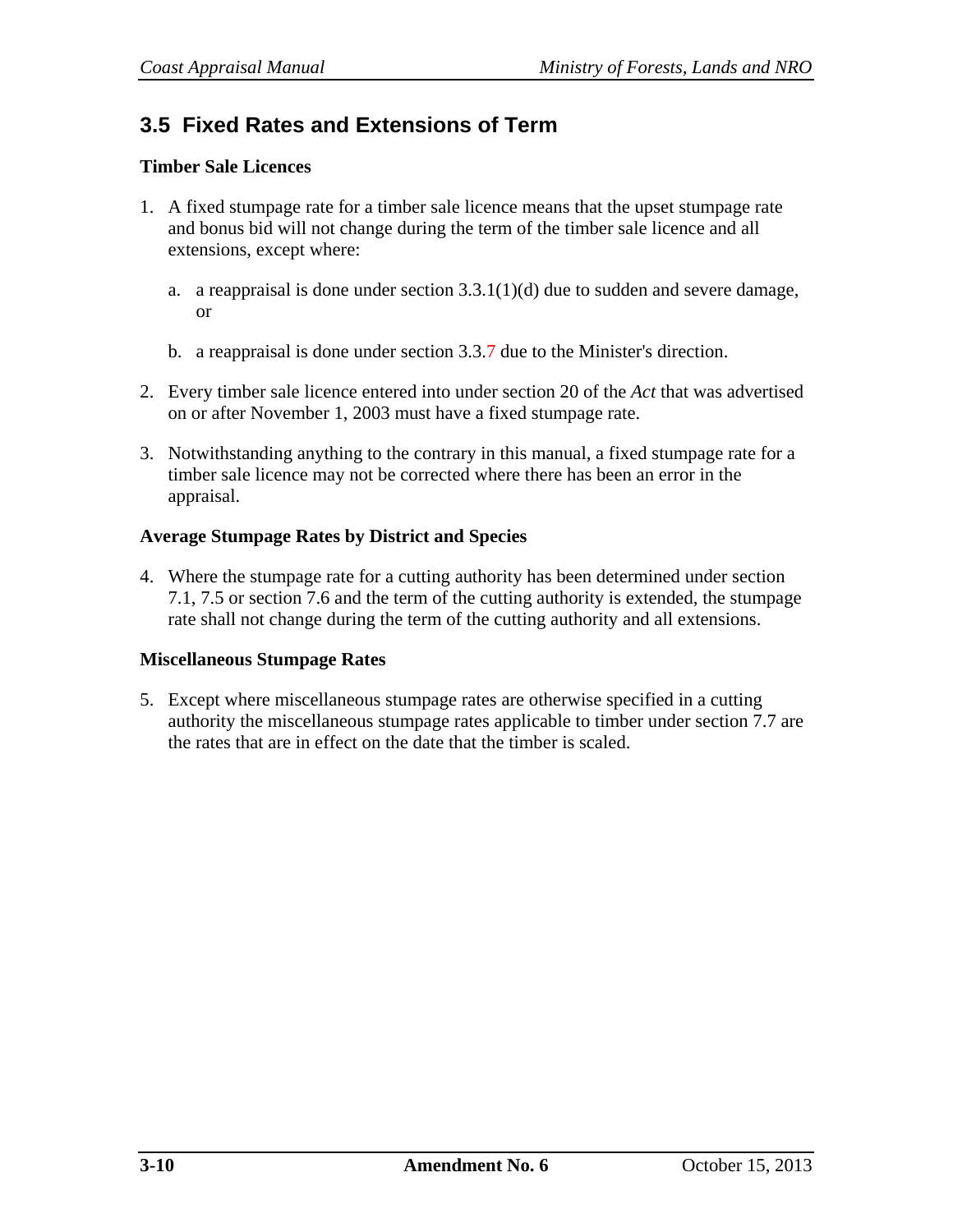### **7.5 Cutting Authority Area With Less than 2 500 m<sup>3</sup> of Timber Volume**

- 1. Where a cutting authority area has less than  $2500 \text{ m}^3$  of timber the stumpage rate may, at the discretion of the regional appraisal coordinator, be determined by using the stumpage rates approved by the director under section 7.1 for each of those species in the forest district in which the cutting authority area is located.
- 2. The stumpage rate determined under this section shall be redetermined in accordance with section 3.3.6.